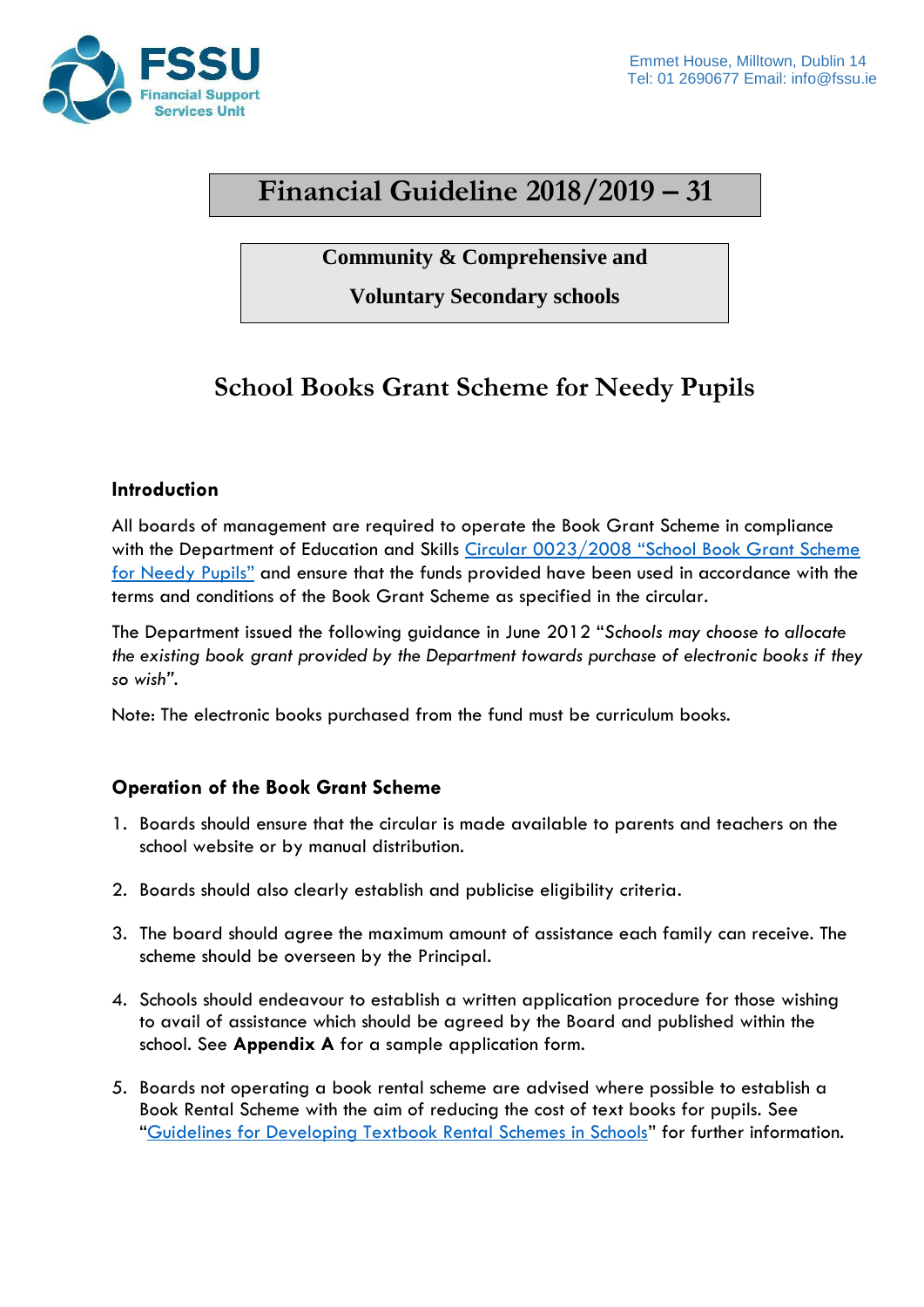### **Financial controls for the Book Grant**

- 1. Detailed records must be maintained on the use of the grant. A summary list of the eligible pupils assisted, together with the amount of assistance granted in each case and their category of need under the scheme should be kept for each school year. Receipts signed and dated by the parents/guardians or other equivalent documentation should be retained as evidence of disbursements.
- 2. The book grant should be lodged in the school's main bank account.
- 3. The book grant disbursements and receipts should be shown as separate entries in accounts.
- 4. The school must operate normal internal controls and record -keeping applicable to receipts and payments.
- 5. A reconciliation of each school year's allocation showing receipts and disbursements supported by appropriate documentation should be performed. The reconciliation should be available to the Department upon request.
- 6. The book grant is ring-fenced income and therefore cannot be used for any other purpose. Examples of what the grant **cannot** be spent on include mock fees, exam papers, stationery and library books.

The unspent portion of the book grant must be deferred in the annual school accounts

*Further information or clarification on any of the issues raised in this Guideline can be obtained from the FSSU.* 

Tel: 01-269 0677 info@fssu.ie

15th May 2019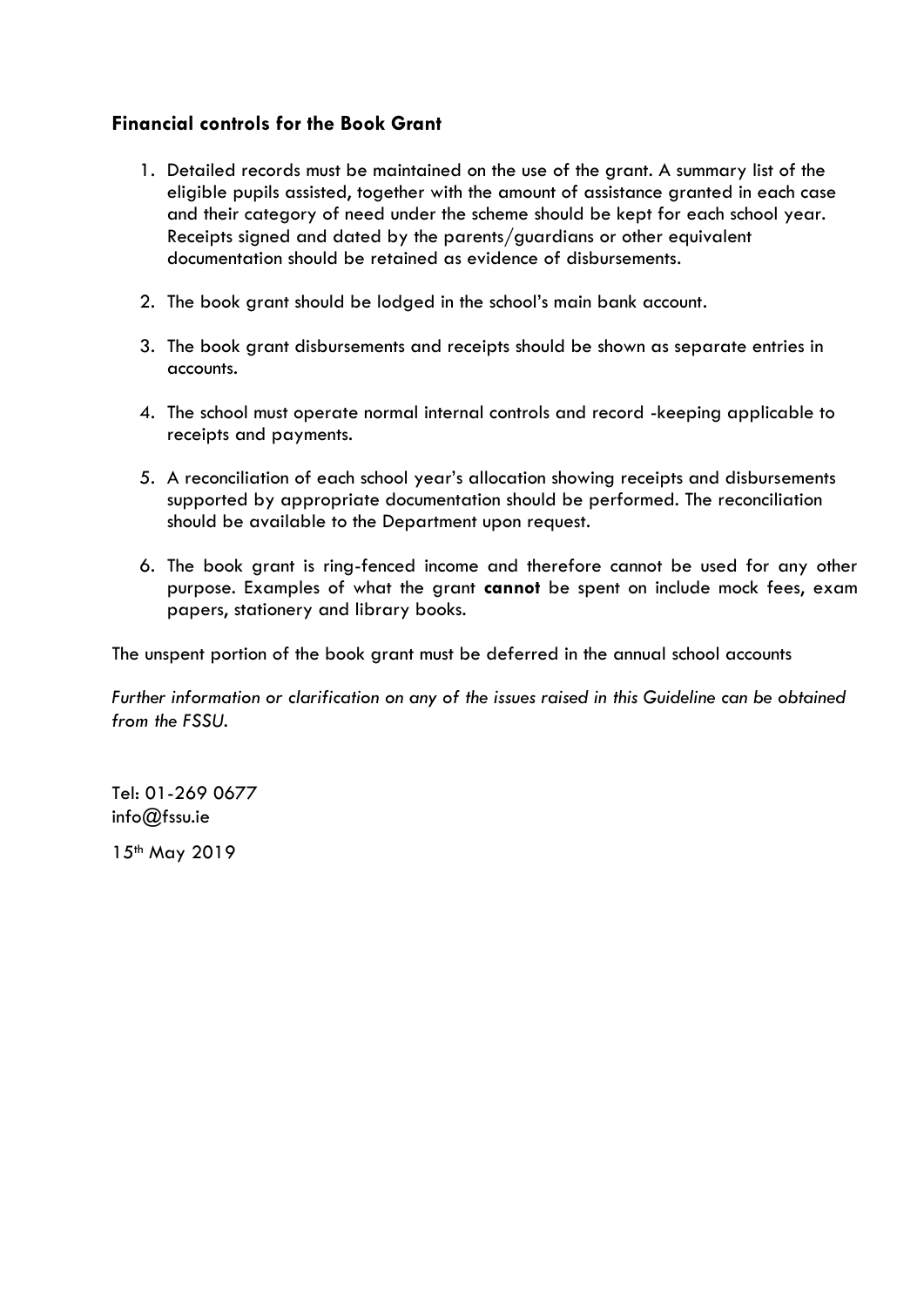## **Appendix A**

### **School Name and Address Book Grant Allocation for Needy Students 20XX/20XX (insert school year)**

I / We wish to apply for a book grant towards the cost of textbooks for the school year 20XX/20XX.

|                                                                                                                                | __ Class/Year<br>Class/Year<br>Class/Year |
|--------------------------------------------------------------------------------------------------------------------------------|-------------------------------------------|
| Please tick $\square \square$ the reason for application<br>Illness of parent / guardian $\Box$<br>Single parent family $\Box$ |                                           |
|                                                                                                                                |                                           |

 $Signal$ 

**Please return this form to the Principal by (date)**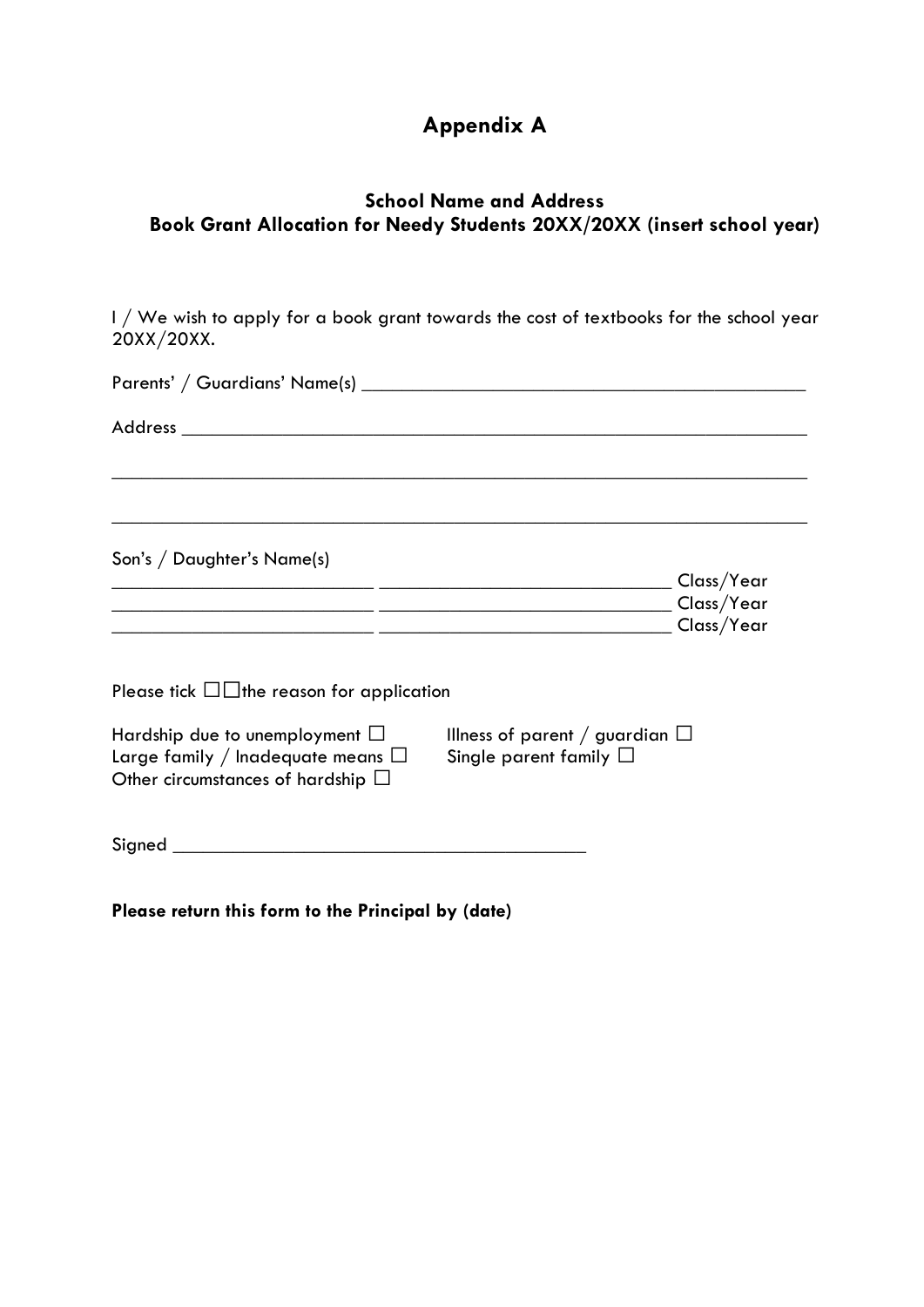

# **Treoirlíne Airgeadais 2018/2019 - 31**

### **Meánscoileanna Deonacha agus Pobalscoileanna agus Scoileanna Cuimsitheacha**

## **An Scéim Deontais Leabhar Scoile do Scoláirí atá ar an nGannchuid**

### **Réamhrá**

Éilítear ar gach bord bainistíochta an Scéim Deontais Leabhar a fheidhmiú i gcomhréir le C[iorclán 0023/2008 "An Scéim Deontais Leabhar Scoile do Scoláirí atá](https://www.fssu.ie/app/uploads/2019/05/cl0023_2008_School-Book-Grant-for-Needy-Pupils.pdf) ar an nGannchuid" ón Roinn Oideachais agus Scileanna agus a chinntiú go n-úsáidtear an t-airgead a chuirtear ar fáil de réir théarmaí agus coinníollacha na Scéime Deontais Leabhar, mar a leagtar amach sa chiorclán sin.

D'eisigh an Roinn an treoir seo a leanas i mí an Mheithimh 2012 "*An deontas leabhar atá ann cheana féin a chuireann an Roinn ar fáil, féadfaidh scoileanna rogha a dhéanamh é a leithdháileadh faoi chomhair ríomhleabhair a cheannach más mian leo déanamh amhlaidh".* 

Tabhair do d'aire: Na ríomhleabhair a cheannófar tríd an scéim, ní mór dóibh a bheith ar an gcuraclam.

### **Feidhmiú na Scéime Deontais Leabhar**

- 1. Ba chóir don Bhord a chinntiú go gcuirfear an ciorclán ar fáil do thuismitheoirí agus do mhúinteoirí ar láithreán gréasáin na scoile nó trína scaipeadh orthu de láimh.
- 2. Ba chóir don Bhord na critéir incháilitheachta a leagan síos agus a phoibliú go soiléir.
- 3. An t-uasmhéid cúnaimh a fhéadfaidh gach teaghlach a fháil, ba chóir don Bhord é a chomhaontú. Ba chóir don Phríomhoide maoirseacht a dhéanamh ar an scéim.
- 4. Ba chóir don scoil gach iarracht a dhéanamh nós imeachta déanta iarratas i scríbhinn a leagan síos dóibh siúd ar mian leo leas a bhaint as an gcúnamh, rud ba cheart don Bhord a chomhaontú agus a fhoilsiú sa scoil. Féach **Aguisín A** le haghaidh foirm iarratais shamplach.
- 5. Na boird siúd nach bhfuil scéim leabhar ar cíos á feidhmiú acu, moltar dóibh Scéim Leabhar ar Cíos a chur ar bun, más féidir ar chor ar bith é, d'fhonn costas na dtéacsleabhar do scoláirí a laghdú. Tá tuilleadh eolais le fáil ar láithreán gréasáin na Roinne faoi "[Treoirlínte chun Scéimeanna do Théacsleabhair ar Cíos a Fhorbairt i](https://www.fssu.ie/app/uploads/2019/05/Guidelines-for-Developing-Textbook-Rental-Schemes-in-Schools.pdf)  [Scoileanna](https://www.fssu.ie/app/uploads/2019/05/Guidelines-for-Developing-Textbook-Rental-Schemes-in-Schools.pdf)".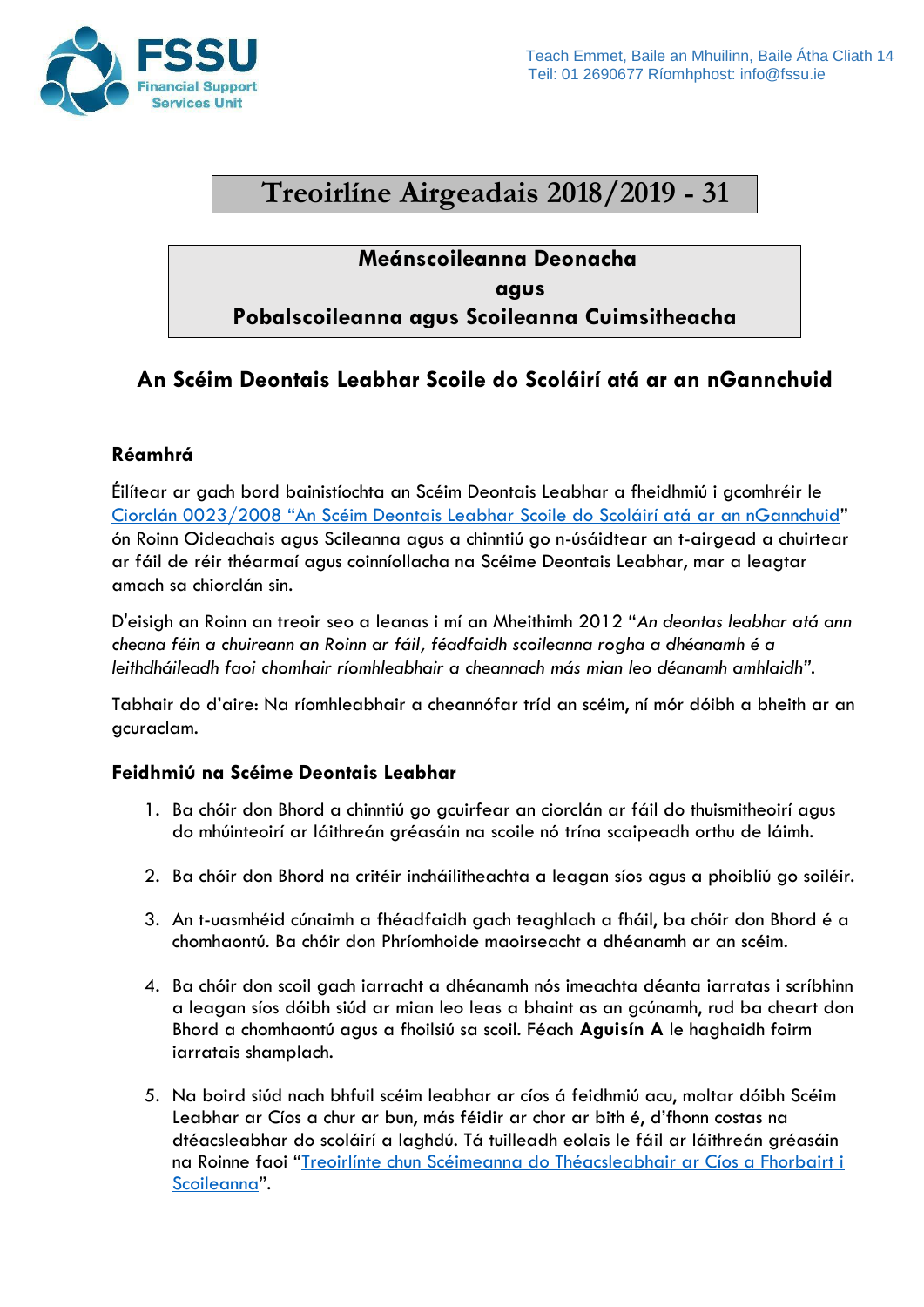### **Rialuithe Airgeadais maidir leis an Deontas Leabhar:**

- 1. Caithfear taifid mhionsonraithe a choinneáil ar úsáid an deontais. Ba chóir liosta achomair a choinneáil gach scoilbhliain de na scoláirí incháilithe ar bronnadh cúnamh orthu, mar aon leis an méid cúnaimh a bronnadh i ngach cás agus an catagóir riachtanais faoin scéim. Ba chóir admhálacha arna síniú agus arna ndátú ag na tuismitheoirí/caomhnóirí, nó doiciméid choibhéiseacha eile, a choinneáil mar fhianaise go ndearnadh na híocaíochtaí.
- 2. Ba chóir an deontas leabhar a lóisteáil i bpríomhchuntas bainc na scoile. Na híocaíochtaí amach agus na fáltais a bhaineann leis an deontas leabhar, ba chóir dóibh a bheith scartha amach óna chéile sna cuntais.
- 3. Ní mór don scoil gnáthrialuithe inmheánacha agus gnáthchoimeád taifead a fheidhmiú maidir le fáltais agus íocaíochtaí.
- 4. Ba chóir réiteach a dhéanamh ar leithdháileadh gach scoilbhliana, agus na fáltais agus na híocaíochtaí amach, tacaithe le doiciméid chuí, a bheith léirithe ann. Ba chóir don réiteach sin a bheith ar fáil don Roinn ach é a iarraidh.
- 5. Ioncam imfhálaithe is ea an deontas leabhar agus ní ceadmhach é a úsáid chun aon chríche eile dá bhrí sin. I measc na rudaí **nach ceadmhach** an deontas a chaitheamh orthu tá scrúduithe bréige, páipéir scrúdaithe, stáiseanóireacht agus leabhair leabharlainne.
- 6. Mura gcaitear cuid den deontas leabhar, ní mór an méid sin a iarchur i gcuntais bhliantúla na scoile.

*Is féidir tuilleadh eolais nó soiléiriú a fháil ar aon cheann de na saincheisteanna sa Treoirlíne seo ach dul i dteagmháil leis an FSSU.* 

Teil: 01-269 0677 info@fssu.ie

An 15 Bealtaine 2019